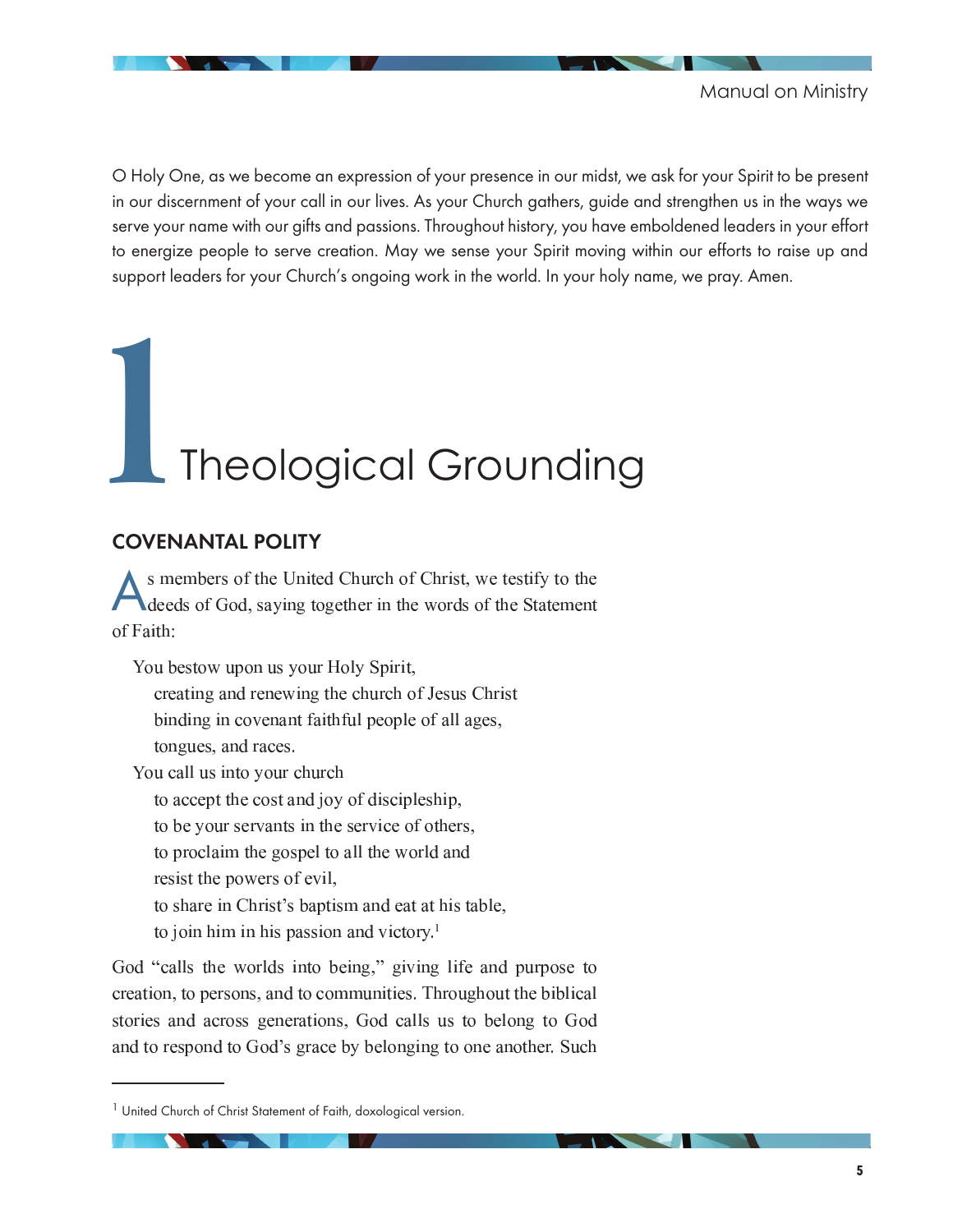The work of ministry and of the Church begins and ends in community. Our shared love of Christ and our response to God's grace compel us to work for and beside one another for the sake of God's mission. In the United Church of Christ, these relationships of working together for God's sake are called covenants. We speak highly of covenantal relationships though at times we prefer individualism, in effect saying to other members of the Body, "I have no need of you" (I Corinthians 12). Our covenantal relationships are rarely perfect, but we believe that—when we govern our common life as the United Church of Christ with commitment to one another and Christ——then we demonstrate Christ's love and the Spirit's wisdom at work through us in life-giving ways.

belonging together (being in covenant<sup>2</sup> with one another) relies on the initiative and grace of God, the One who gives and renews  ,   - -   . In a contract case in 1714 of case of case of celebration of a contract and concern contract of contract  $\alpha$ مددد حدد مدهد بن اصطفاده المتواجب الصحيحين المتوازر مدين مدد مدد مدد من اصطفاده مدد المتوازر المتوازر power and knows again the new life and identity given to God's as o casio illo di carro di o dicio dalla facile rassociative da sella colvo o di oll so Christians are called into covenant for the sake of one another rather than for one's self.

i arrama anko shia a ganama shekar a kilig alƙa i a girama gan ta shekar an gunt to God, of the people to one another as the Body of Christ—is i o olío o ozrovaoval zzrukla ovao okrova ovaolilazzvao ovaluvea olivenskeho olo ova ova ova الطاحة المتحدة المحدد من المتحدة وتحدد المناطق المتحدد عن المتحدة المتحدة والمتحددة المتحدة المتحدة  $\mathcal{S}$  . In this case the contract of the contract of the contract of the contract of the contract of the contract of oollool soo saska osa layt fi oolloollisee osaale osaa osaal ooskassa osa osa silaa filentsaa تغيير القصاد المقادم المناصر المتواصد من من المتوجد المستخدمات المقدار المتوجب المتوجب المتوجب The covenantal relationships between parts of the Body of Christ Gaso Glagaso Ghoasta Glazzastini dhe shkot hagasa gaso sa Gazi Googlasho la Jahri Gasol desire to represent Christ together for the glory of God.

isa muan isasan a ilayyaana amii waanni muan aamasana amiina aanaanaanaana a are separate in governance and individual in conscience yet lao io 440 osao osao ilao 440 suuri (waan in aansaa a siosa ilao saasoososa osi io ol They honor one another's integrity, listen carefully to each other, and "seek to walk together in all God's ways." $3$ 

 $\alpha$  o optimization is a drive in the store international contribution of  $\alpha$ -    &  <sup>8</sup>   - -  حداث من المصدق الصحيح الصحيح المستقل الصحيح المستقل المستقل الصحيح المصاري الصحيح المصاري الصحيح الصحيح الصحيح  $\mathcal{L} \cap \mathcal{L} \cap \mathcal{L} \cap \mathcal{L} \cap \mathcal{L} \cap \mathcal{L} \cap \mathcal{L} \cap \mathcal{L} \cap \mathcal{L} \cap \mathcal{L} \cap \mathcal{L} \cap \mathcal{L} \cap \mathcal{L} \cap \mathcal{L} \cap \mathcal{L} \cap \mathcal{L} \cap \mathcal{L} \cap \mathcal{L} \cap \mathcal{L} \cap \mathcal{L} \cap \mathcal{L} \cap \mathcal{L} \cap \mathcal{L} \cap \mathcal{L} \cap \mathcal{L} \cap \mathcal{L} \cap \mathcal{L} \cap \mathcal{$ authorization include:

<sup>2</sup> Covenant: Sacred commitments to relationship.

<sup>&</sup>lt;sup>3</sup> Article III, Paragraph 6, of the UCC Constitution and Bylaws.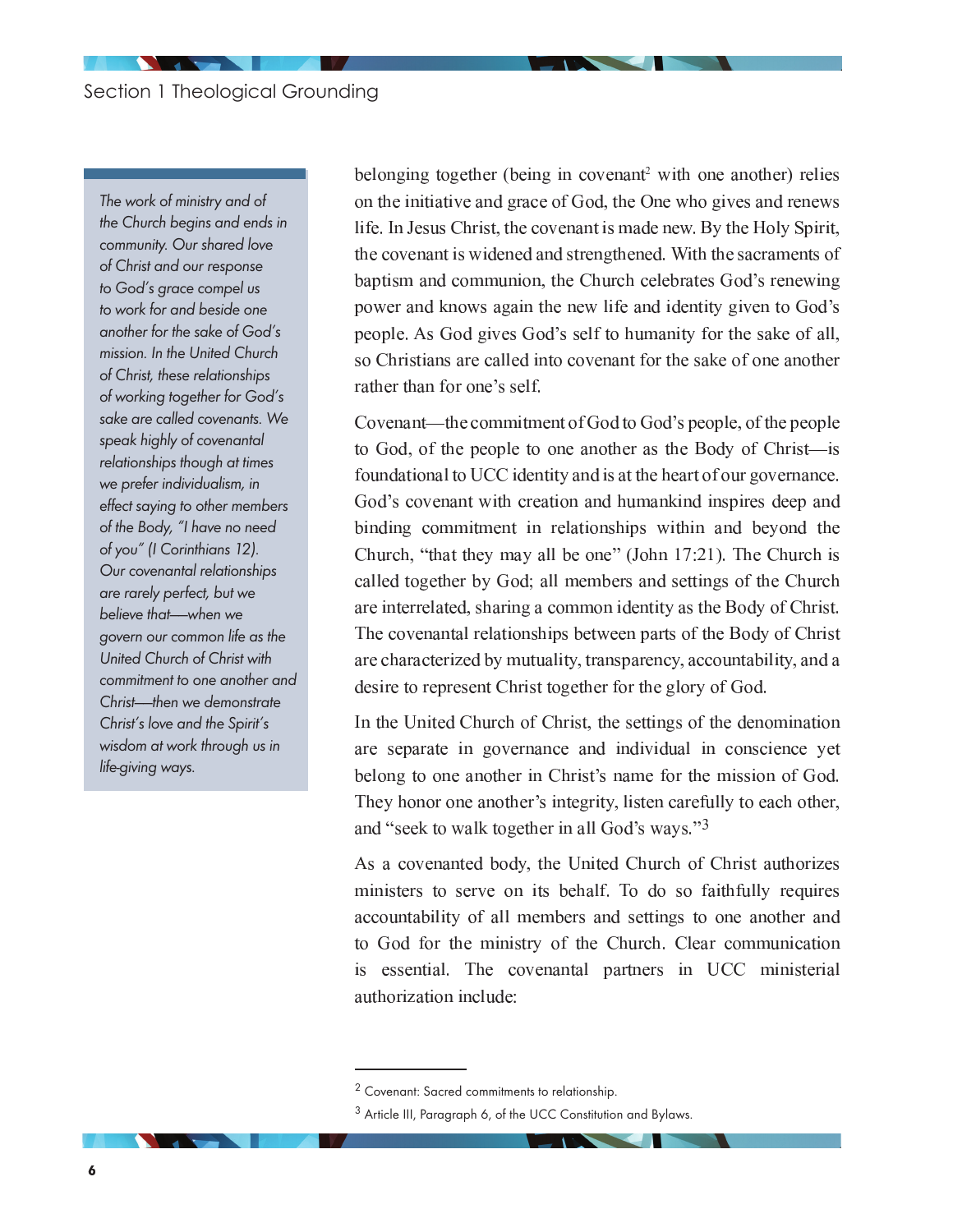- $\blacksquare$  the individual
- $\blacksquare$  the Local Church where the individual is a member
- $\blacksquare$  the Association through its Committee on Ministry
- $\blacksquare$  the ministry setting to which the individual is called

# THEOLOGY OF MINISTRY AND ORDINATION

T تعججه والموالدة المطلوب ومتحوماتها فويعدنا والمعاراة والمعتدا المواقعات والمناسب i la secolulo se filo la olon o organizo se filo oli o secolulo selli lavrase oli organizati s  $\mathcal{A}$  is a constraint  $\mathcal{A}$  . In a contract and a constraint  $\mathcal{A}$  and  $\mathcal{A}$  and  $\mathcal{A}$  is a constant oo aa oaan oaan olo aaaan dalacaal laas oo lay talan II olyn kaasaa oaan dalan Jirayaan la all who are baptized spend the rest of their lives responding to  $\,$  0.0  $\,$  0.0  $\,$  0.1  $\,$  0.1  $\,$  0.1  $\,$  0.1  $\,$  0.1  $\,$  0.1  $\,$  0.1  $\,$  0.1  $\,$  0.1  $\,$  0.1  $\,$  0.1  $\,$  0.1  $\,$  0.1  $\,$  0.1  $\,$  0.1  $\,$  0.1  $\,$  0.1  $\,$  0.1  $\,$  0.1  $\,$  0.1  $\,$  0.1  $\,$  0.1  $\,$  -     - <sup>=</sup> world. Ministry is lived in every aspect of one's life as God's love is shown in word and deed.

 $\Box$  . A second of the second second  $\Box$  . The second second  $\Box$  is the second of  $\Box$  . The second of  $\Box$  is the second of  $\Box$ another, with creation, and with God, was given to God's people حدد العامل العالم المصري صديق صدار المصاحب المصدي المناطق التاريخ المنتظر المنت  $\epsilon$  is an our contract of the contract of the state of the state of the contract of the state of the state of the state of the state of the state of the state of the state of the state of the state of the state of the st Christ God was reconciling the world to Godself, not counting ه محصوصة فيه العاملية المتوسطين المتحدة المتحدة المتحدة وصورته والعاملية المتحدة والعاملية  $\mathcal{A} \cap \mathcal{A}$  . A constraint and  $\mathcal{A} \cap \mathcal{A}$  is a constraint and  $\mathcal{A} \cap \mathcal{A}$  . It is a constraint and  $\mathcal{A} \cap \mathcal{A}$ والصحالحين وبالعميد وحيدته فاستنقح والمتحول المعاونين المفافح تعوارها ومعونيها والمحادث love God, neighbor, and self, and to do justice, love kindness, and / -  ( ; <sup>4</sup> <sup>4</sup> <sup>C</sup> <sup>D</sup> <sup>A</sup> ? <sup>E</sup> ;  <sup>D</sup> @ \*

i la sa chanan na caona sa la caona cha da caoista cha i la sa cha da caois an la taobh under the sole headship of Jesus Christ. This is a living body  $(1)$ a canada a cado i li collogi domando da condo a cado a dico da contra alla lette da power of the Holy Spirit. Loving and serving God, the Church has - 

<sup>&</sup>lt;sup>4</sup> Minister: Any Christian, regardless of employment or title, created by God, called by Christ and gifted by the Spirit; all Christians are in ministry when serving the needs of the world in God's love and grace.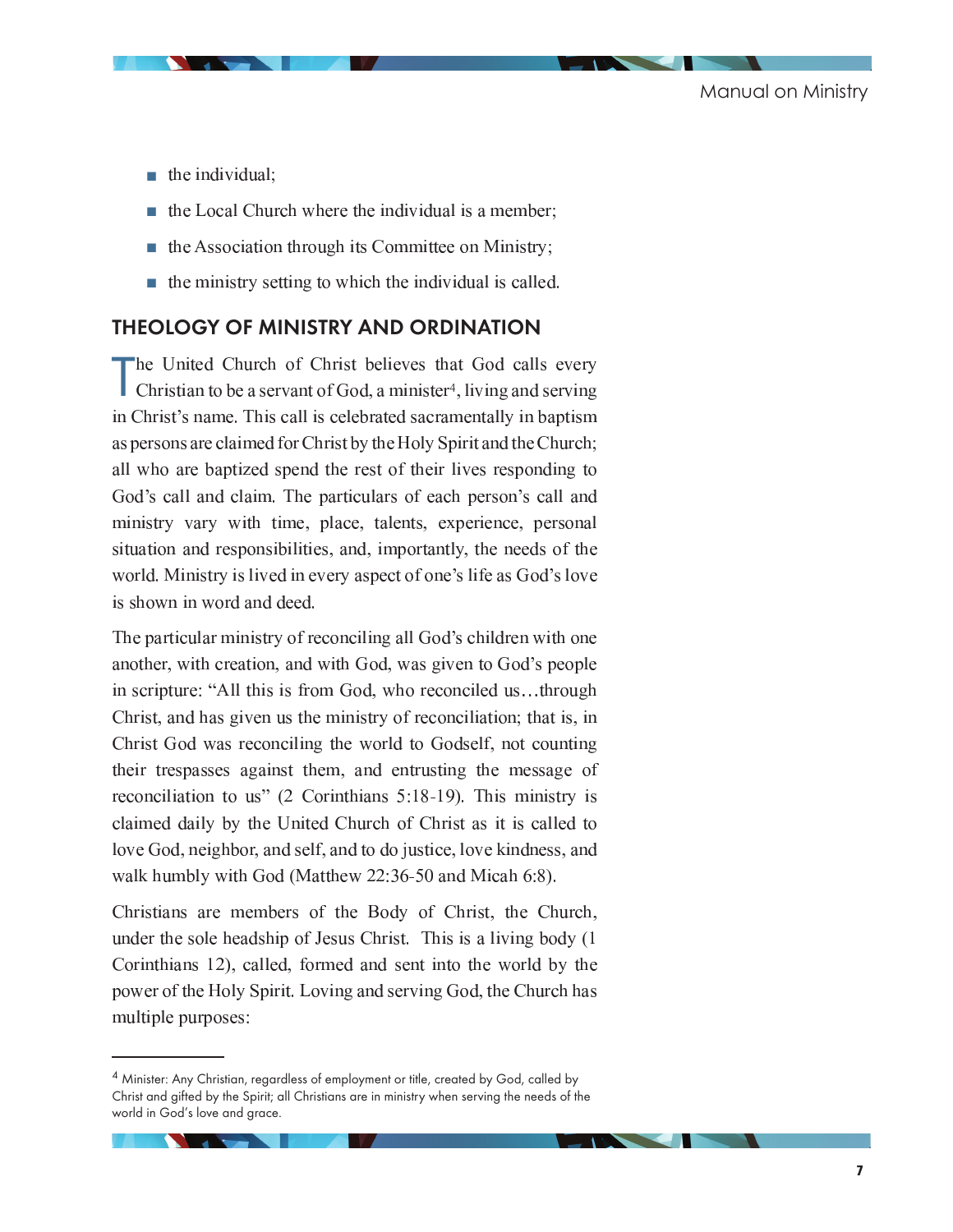- $\blacksquare$  embodying and proclaiming the Good News of Jesus Christ to all:
- nurturing and empowering the gathered Church through worship and sacraments, fellowship and mutual care, education and spiritual formation;
- acting in the world through deeds of justice and lovingkindness.

The Church is a covenantal community; members belong to God in Jesus Christ and therefore to one another in Jesus' name.

The Church acknowledges that its members have many diverse ministries in the world and in the Church. It also recognizes a specific need for representative servant leaders "to equip the saints for the work of ministry, for building up the body of Christ" (Ephesians 4:12). The United Church of Christ, along with the Church Universal through the ages and throughout the world, affirms God's call to some individuals to be such leaders who help the Church to be what God intends it to be. These persons are set apart through prayer and the laying on of hands in the rite of ordination.

In ordination, the individual makes a lifetime commitment to God in Jesus Christ and to the Church, relying on the Holy Spirit. As Ordained Ministers enter the apostolic ministry, $5$  they continue the witness of Christ's followers from New Testament times. They receive authority from the Triune God to serve in Jesus' name. Ordained Ministers have particular responsibilities for the proclamation and practice of the Christian faith and for the life of the Church itself.

Ordained Ministers are authorized to serve and to lead on behalf of the United Church of Christ and the Church Universal, a ministry

<sup>&</sup>lt;sup>5</sup> Apostolic ministry: The United Church of Christ "claims as its own the faith of the historic church" and joins the witness of Jesus' apostles, at the same time challenging each generation "to make this faith its own." Ordained Ministers witness to this faith as they engage in the ministries of Word and Sacrament within the United Church of Christ and the Church Universal.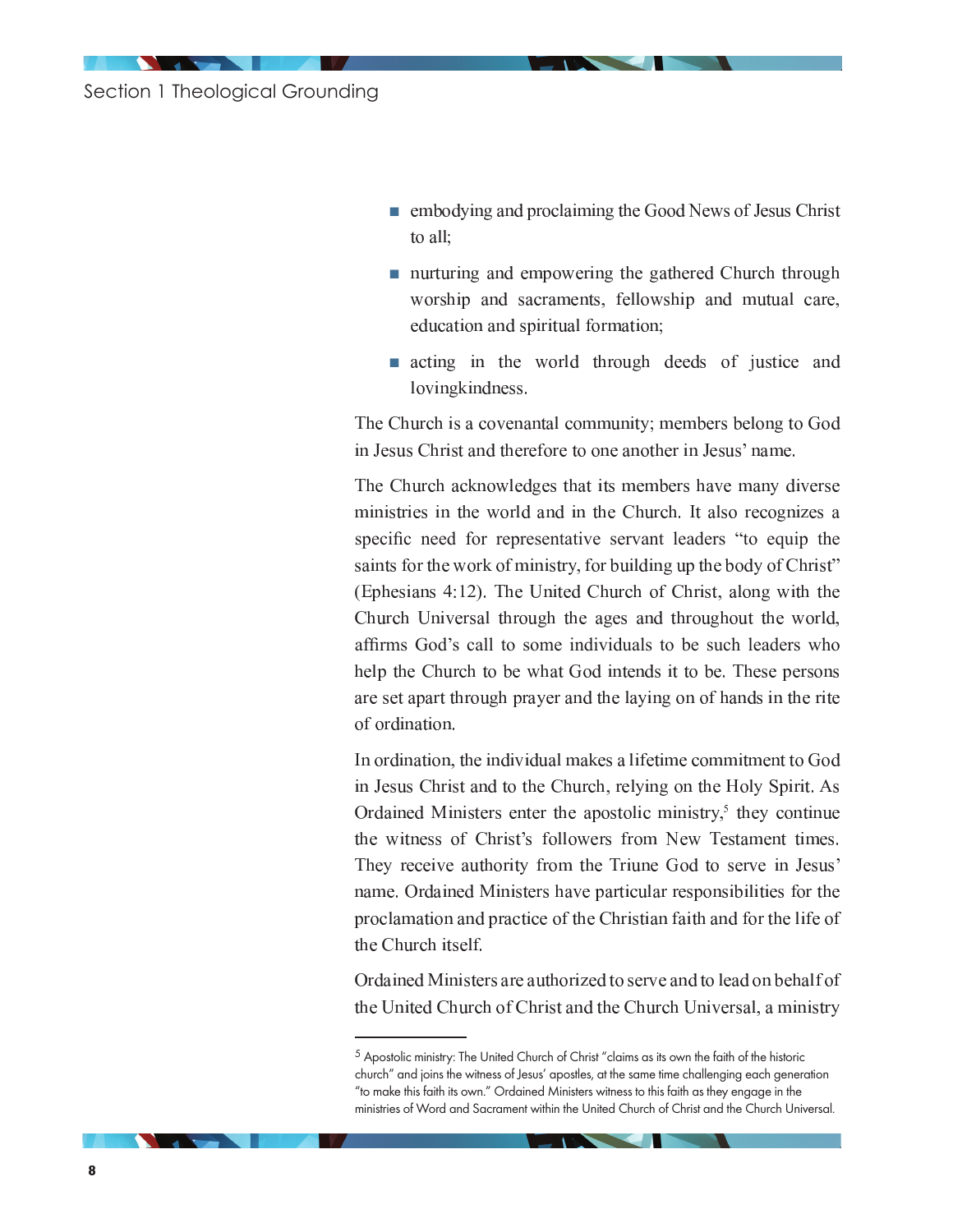$\alpha$  . As a consider  $\alpha$  and  $\alpha$  . As the contract  $\alpha$  and  $\alpha$  and  $\alpha$  and  $\alpha$  and  $\alpha$  and  $\alpha$  and  $\alpha$  and  $\alpha$ priestly and prophetic, representative and servant. They are called -  news on behalf of the Church, personally and publicly pointing the Church to its dependence on Jesus Christ, the source of its  -   

مصري و مساحد المتابع المسلسلين والمتحدث المعلومين المنافسات التحديد ومتحدد المصدود المتحدة المنافسة rredula dela cul languacia il legun concerto cultura essegundante con estro cultura nova elerricola della  $\sim$  143344014 0.4401 0.0445443300 80.3755544000 80.800 8140.1 0.04401 444400 10.444400 1433 10033 of Nazareth and his followers across generations. As did prophets and priests of the Hebrew Scriptures and disciples and apostles G DA LAGUIG 144 BIAG BIGTY LOGROPAAG 144 LINGGO144 G DI BIL144 JAROJA JAGIA DA TYLE the people before God and carry the Word of God to the people. Ordained Ministers belong to both God and the people. They are nurtured and sustained by both; they are responsible to both. In د تورانا المقادم من المحمد المدينة المناطقة المحمد المدينة العامدية الشحيحة المدينة المحمدة المحمد ا موجود محمد محمد العصواء صناعته القاضية موجود الصندية والمتحدة القادمة موجود المواطن العصادة المحالصة - <sup>0</sup> <sup>+</sup>  ;   :  $\blacksquare$  . In the case of the contract of the contract of the contract of contract  $\sim$ 

iio oostaa laaska siaa alaasaa ala ttean aa ii kaala usaa ali hii usaanka waa aa alikiia waa aal . A mara sa katika la Gira inatti mini a la la da ang Gira tra la Granda (la mara ing Gira di Giramo to offer to all people in all situations. Nevertheless, all Ordained عالجات على المناسخة المدين ومعاملات المدين والمتحدد المناسخة المدين المعاملات المدين المدين المدين المدين المد  $\pm$  . In this case, a contract the second construction of the construction of the contract of  $\pm$  1970s and  $\pm$ consident about the searchtreaters of the search than seasce sature and searchtreaters of a consideration of t بوا است موسود عليه المتحدة الشديد ومنتج معامل المتحدة المتحدة المتحدة المتحدة المتحدة المتحدة المتحدة alah 1 hadaa 1 hadi 1 hadda 1 jaamaa 100 Android ahaa 100 Android 100 Android 100 Android 100 Android 100 Andr المات تتخطئ المتحدة المناسبات المتحدة من العامل الصحيح الصحيحين العامل التحديد والمناسبة المتحدة المتحدة الصحاحة المتحددات الصحيحة المتحدد وتحدد ومحدد المتحدد والشرائع والمتحدد المتحدد  $\mathbb{P}^1$  and  $\mathbb{P}^1$  is a land and the second and an international contract and an international and  $\mathbb{P}^1$ h casacharasaca casal cabible a filerrascie is schoass collet casal corrassociative

For a variety of reasons, there are instances when an Ordained Minister is not available to represent and serve the Church. In

The "needs of the Church"— a phrase often used when considering the authorization of a person for representative and sacramental ministry-should be understood as a question of the Church Universal's needs, not only or primarily of a particular Local Church or individual member. Many needs of the Church are met well and faithfully by laypersons and their ministries.

<sup>&</sup>lt;sup>6</sup> Ordained Ministerial Standing: Formal relationship between an Ordained Minister and the United Church of Christ through an Association.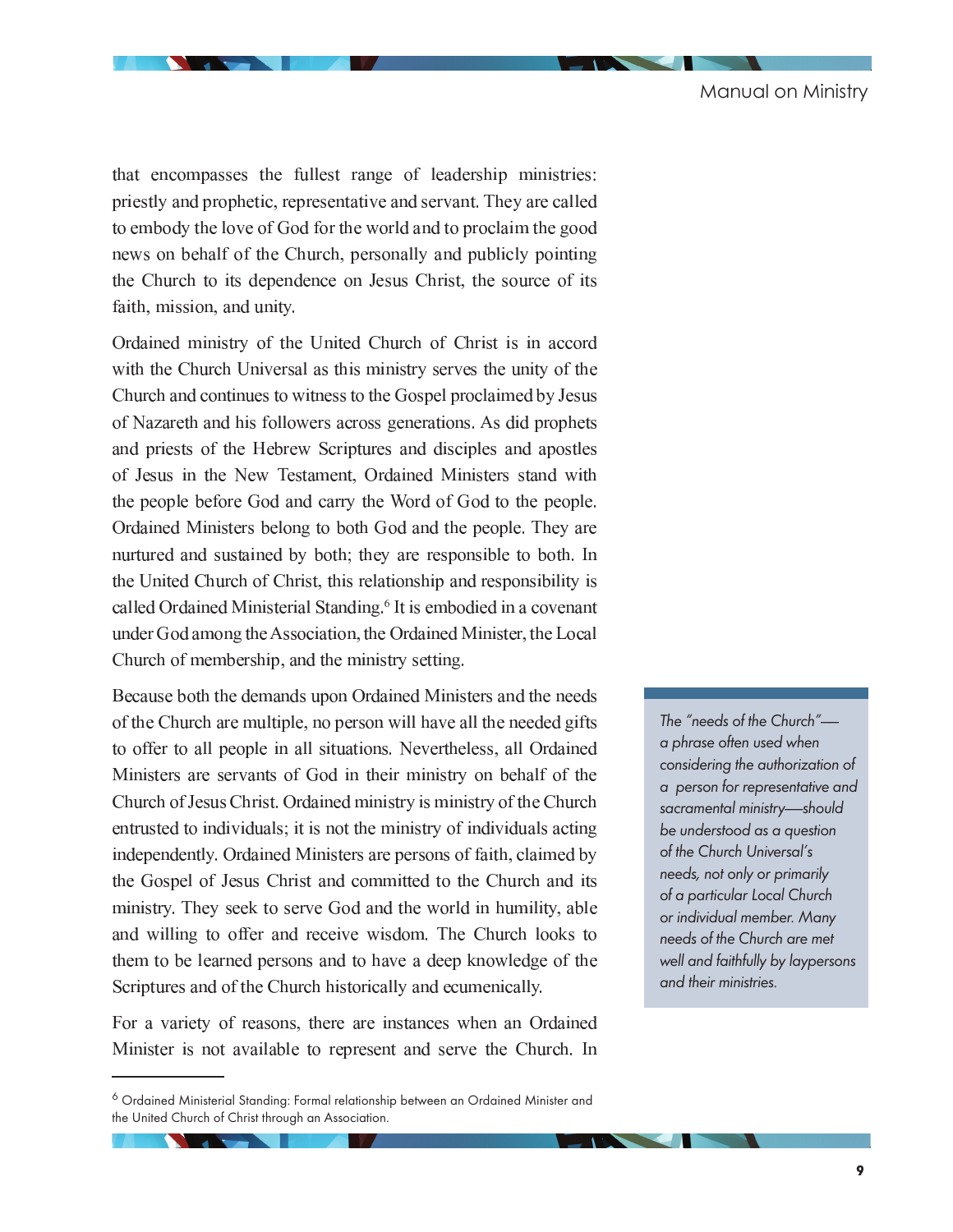such circumstances, an Association of the United Church of Christ may identify one of its lay members as having gifts and graces appropriate for that ministry setting, as well as a call from God, and grant them Lay Ministerial Standing. Lay Ministerial Standing is a temporary, accountable covenantal relationship among the Association, the individual member, and a Local Church of the United Church of Christ. Lay Ministers are, for a season, charged with particular roles and tasks in which they are in service to or on behalf of a particular congregation as representative servants of the United Church of Christ. During a Lay Minister's service, the Local Church, the Lay Minister, and the Association Committee on Ministry should be in discernment together as to whether the Lay Minister's call by the Holy Spirit is to a life of ministerial leadership as an Ordained Minister of the United Church of Christ.

# **MARKS OF FAITHFUL AND EFFECTIVE AUTHORIZED MINISTERS**

Those who hold ministerial standing in the United Church of Christ are entrusted with and accountable for the faithfulness and effectiveness of their lives and ministries on its behalf. The development and demonstration of such faithfulness and effectiveness are guided by the Marks of Faithful and Effective Authorized Ministers of the United Church of Christ (the Marks), a tool created to meet the aims of the 2005 Ministry Issues Pronouncement of General Synod. The Ministry Issues Pronouncement sought to expand UCC definitions of learnedness and leadership in authorized ministry and to emphasize excellence in ministerial formation. Therefore, the Marks strive to highlight the complex combination of talents, understandings, and skills needed for ministerial leadership in the United Church of Christ. Committees on Ministry are guided in their work of authorizing and overseeing Ordained Ministers by the Marks of Faithful and **Effective Authorized Ministers.** 

The Marks also have usefulness to Local Churches, ministry settings, Associations, and individuals as a discernment tool. The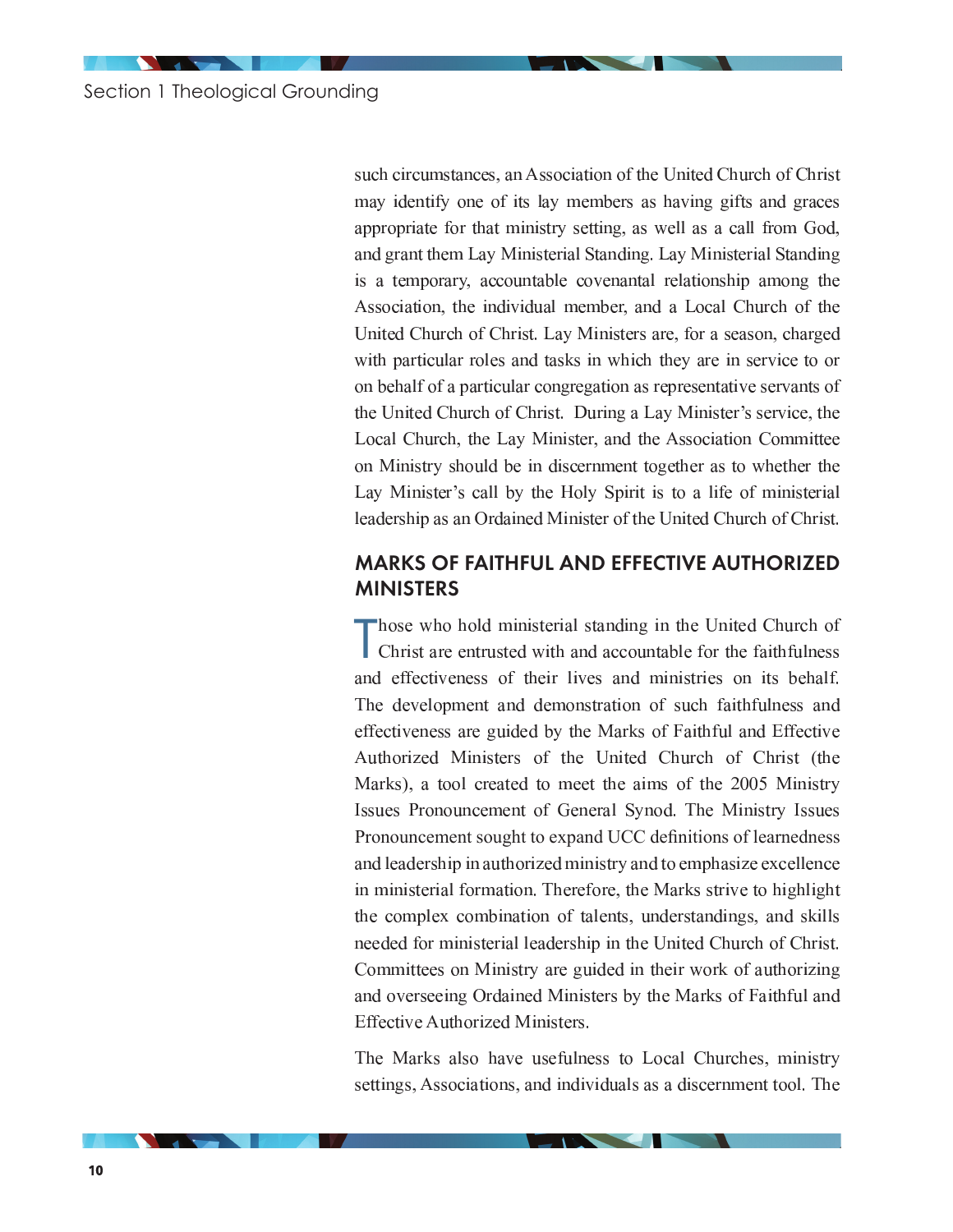$\alpha$  a contract contact the construction of the contract of the contract contact contact of  $\alpha$  and  $\alpha$  and  $\alpha$ <sup>=</sup>  - -   -   

The Marks of Faithful and Effective Authorized Ministers,<sup>7</sup> arranged in eight categories, are:

## Exhibiting a Spiritual Foundation and Ongoing Spiritual Practices

- $\blacksquare$  Loving God, following Jesus Christ, and being guided b the Holy Spirit; living a life of discipleship.
- **Praying actively and nurturing spiritual practices**
- $\blacksquare$  Being called to ordained ministry by God and the Church
- $\blacksquare$  Continuing discernment of one's call in community
- $\blacksquare$  Understanding the power of the Holy Spirit at wor الطرحية حددته واستحدرته والمتحاولات وتحريف والمتحال الشحاحة والمحاجب وحاجرت والمالي والحرجون
- $\blacksquare$  Exhibiting a commitment to lifelong spiritual developmen and faithful personal stewardship.

## Nurturing UCC Identiy

- $\blacksquare$  Acknowledging Jesus Christ as the sole Head of th Church.
- $\blacksquare$  Communicating passion for the oneness of the Body o Christ (John 17:21).
- $\blacksquare$  Holding active membership in a Local Church of the والمتحدد والشحاح واحتجما التصحيحات
- $\blacksquare$  Participating in the various settings of the United Churc. of Christ, including Local Churches, Associations, i cashcascas coc i cascasci kyras col casol cicle ciasa assambas co
- **K** Knowing and appreciating UCC history, polity, an theology.
- $\blacksquare$  Exhibiting a commitment to the core values of the Unite    - <sup>=</sup> -

 $^7$  See Section 3 for tools to use with the Marks of Faithful and Effective Authorized Ministers.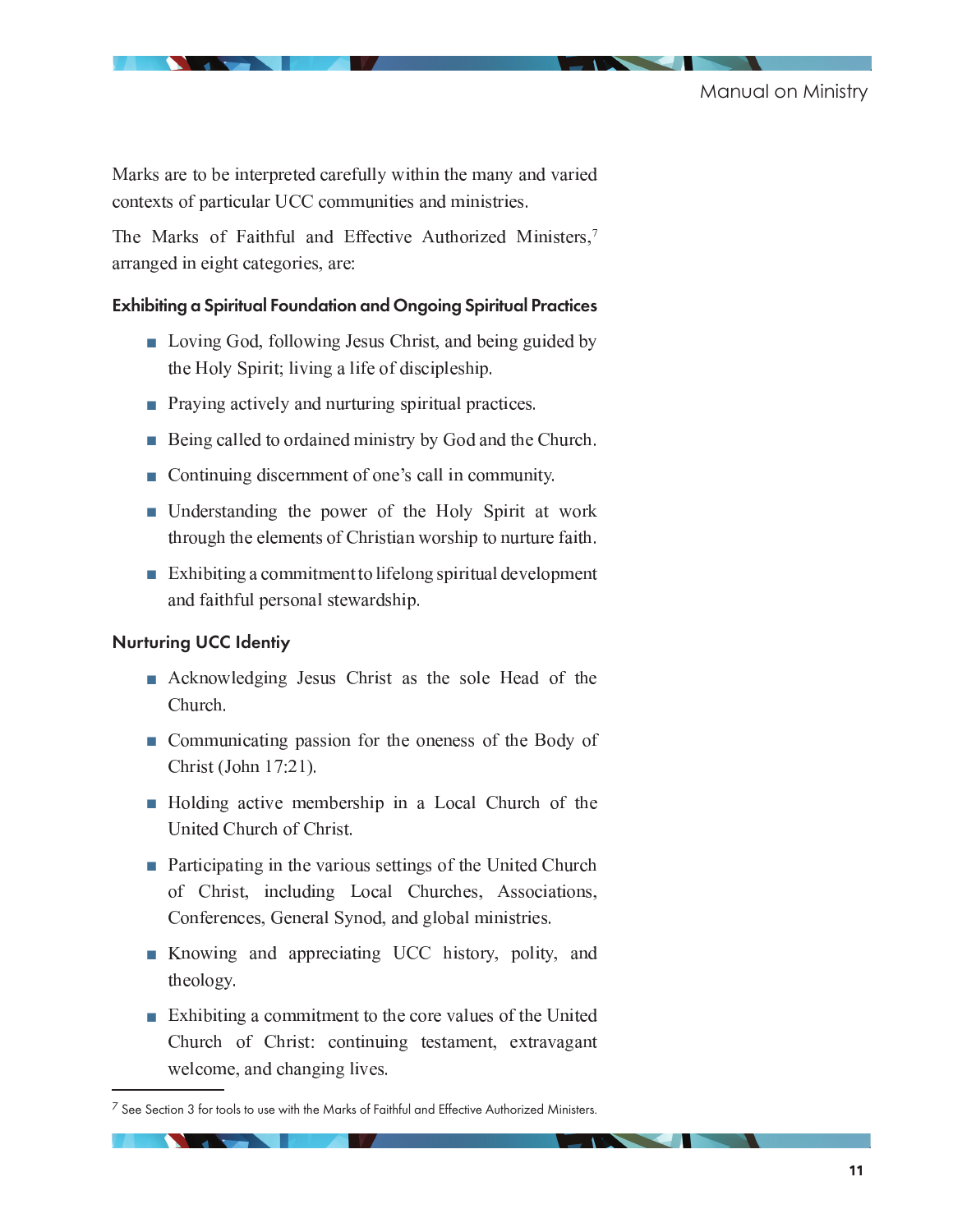# Section 1 Theological Grounding

The Marks of Faithful and Effective Authorized Ministers affirm that the 21st century Church needs wise, knowledgeable, and evercurious ministers. Consistent with the 2005 Ministry Issues Pronouncement of General Synod, the Marks convey that such learnedness is shaped through diverse educational experiences, lessons of life's journeys, personal character, and the Spirit's inspiration.

#### Building Transformational Leadership Skills

- $\blacksquare$  Empowering the Church to be faithful to God's call reflective of Christ's mission, and open to the surprises of the Holy Spirit.
- $\blacksquare$  Strategically creating the future of God's Church
- $\blacksquare$  Witnessing in the public square to God's redeemin power.
- $\blacksquare$  Performing necessary and appropriate administrativ tasks.
- $\blacksquare$  Working collaboratively with intercultural awareness an sensitivity.
- $\blacksquare$  Encouraging leadership development of self and other through continuing education and lifelong learning.

#### Engaging Sacred Stories and Traditions

- $\blacksquare$  Exhibiting knowledge, understanding, and continuin <sup>G</sup> & -
- $\blacksquare$  Maturing in effective proclamation and preaching
- $\blacksquare$  Understanding the history of the Christian Church, from    -
- **Bringing life to sacred stories and traditions in worship** -
- $\blacksquare$  Leading faith formation effectively across generations
- $\blacksquare$  Holding the Holy with integrity, especially as represente  $-1.4$   $-1.4$   $-1.4$   $-1.4$   $-1.4$   $-1.4$   $-1.4$   $-1.4$   $-1.4$   $-1.4$   $-1.4$   $-1.4$   $-1.4$   $-1.4$   $-1.4$   $-1.4$   $-1.4$   $-1.4$   $-1.4$   $-1.4$   $-1.4$   $-1.4$   $-1.4$   $-1.4$   $-1.4$   $-1.4$   $-1.4$   $-1.4$   $-1.4$   $-1.4$   $-1.4$   $-1.$

#### Caring for All Creation

- $\blacksquare$  Nurturing care and compassion for God's creation
- $\blacksquare$  Maintaining a basic understanding of mental health an wellness.
- $\blacksquare$  Practicing self-care and life balance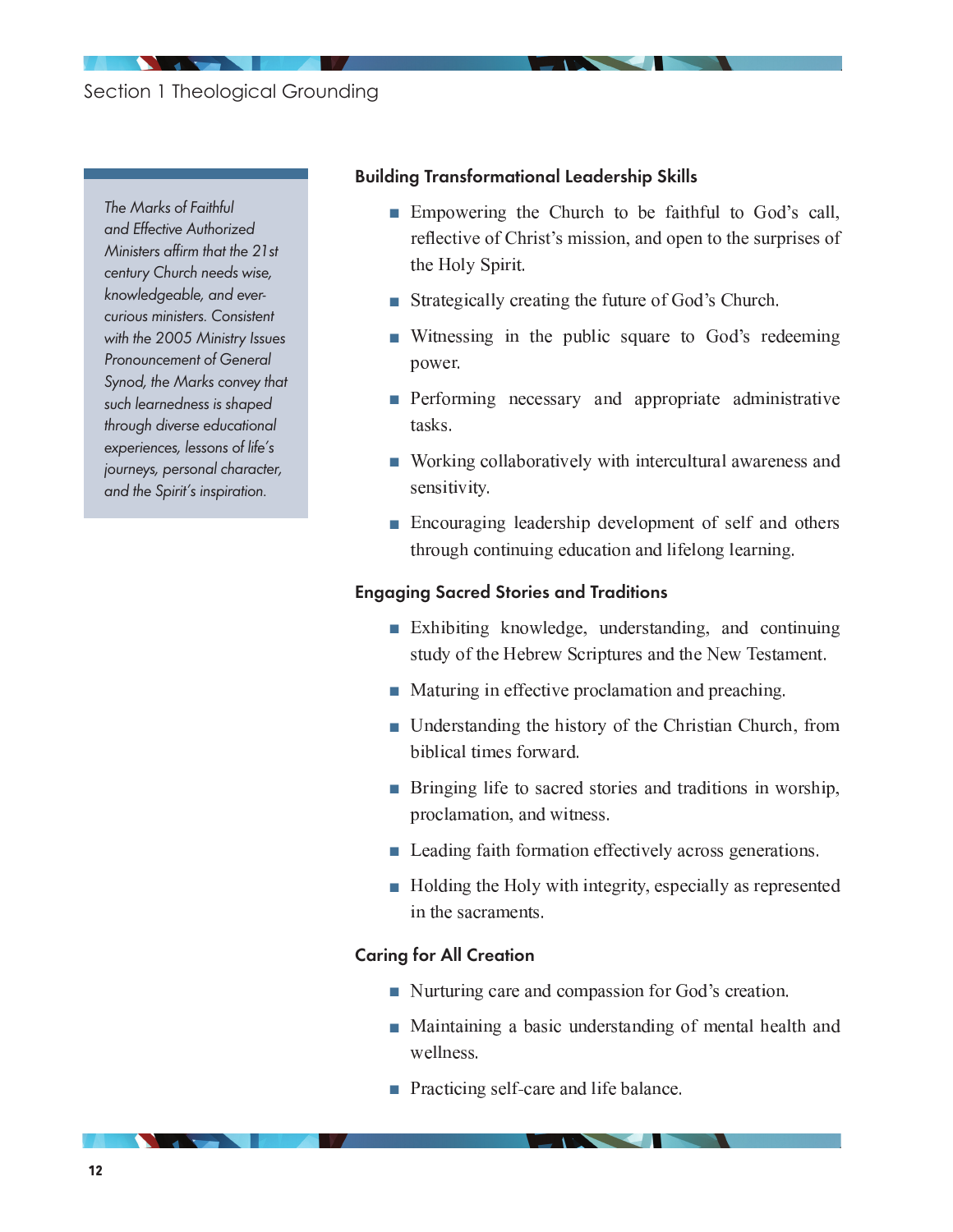

- **Providing hope and healing to a hurting world**
- $\blacksquare$  Attending to one's own spiritual and pastoral care   -
- $\blacksquare$  Stewarding the resources of the Church

#### Participating in Theological Praxis

- **Practicing theological reflection and engagement as part** o da o sego o o o sego o da segunda o das o la olosada de t
- $\blacksquare$  Integrating theological reflection in teaching, preaching, asa dagaalada ah aad agaan waxaa dagaala wala saa la dagaa
- $\blacksquare$  Articulating a theology and practice of ministry consisten  ; ;
- $\blacksquare$  Demonstrating an appreciation for and participation  $\blacksquare$ حقوقا ومفاقصات ومعدما ومعارضه والجرمية المتحافظ والمحافظ والمحافظ ومحتمده والمحافظ Church of Christ.
- $\blacksquare$  Experiencing and appreciating a variety of theologica perspectives.
- $\blacksquare$  Embodying the UCC Ministerial Code

#### Working Together for Justice and Mercy

- $\blacksquare$  Drawing on the ministry of Jesus Christ to confron injustice and oppression.
- $\blacksquare$  Practicing the radical hospitality of God
- $\blacksquare$  Identifying and working to overcome explicit and implici bias in the life of the Church.
- $\blacksquare$  Understanding community context and navigating chang  - -
- $\blacksquare$  Engaging in mission and outreach
- $\blacksquare$  Building relationships of mutual trust and interdependence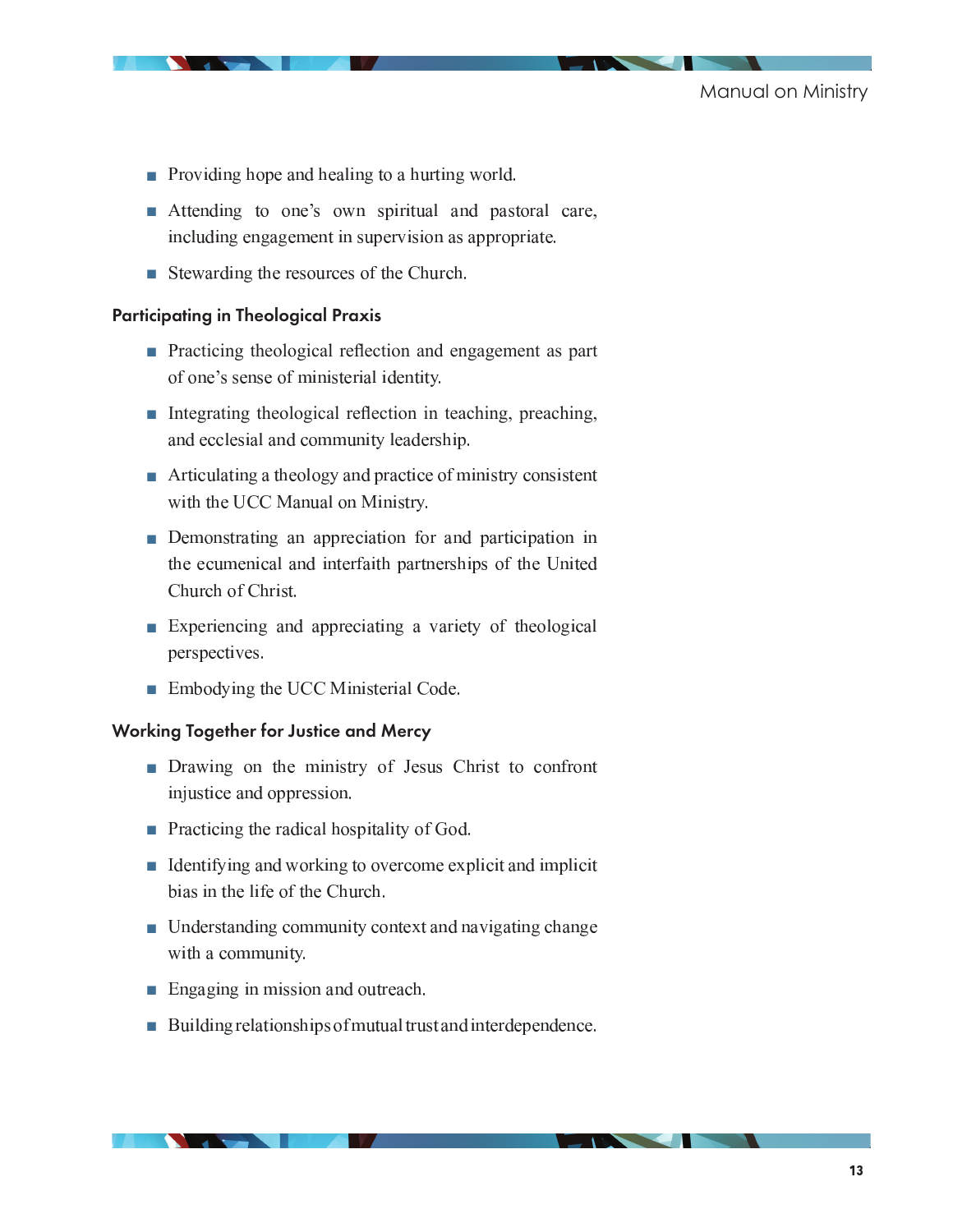Section 1 Theological Grounding

#### Strengthening Inter- and Intra-Personal Assets

- $\blacksquare$  Developing and maintaining a healthy sense of self a  $\alpha$  is o the state in the consequence in the contraction of the contraction of  $\alpha$
- Living in relationships of covenantal accountability wit God and the Church.
- $\blacksquare$  Exhibiting strong moral character and personal integrity
- $\blacksquare$  Respecting the dignity of all God's people
- $\blacksquare$  Understanding and ministering to stages of huma  $\alpha$
- $\blacksquare$  Demonstrating excellent communication skills

عادة العملية وتتحدد المتحدة المتحددة المتحدة المتحددة المتحدة المناسبة المتحدة المتحدة TO OMMOJIA IAAJIAJOTOMO OJA IAOIAOIT OT TIAO ITIIAOIO I IA11MOIA OJAOI TO OMOJA assasshe association and association in last to oliginate the column in the contract of a constant of the column  - -  ;   /  "  $\sim$  14.  $\sim$  14.  $\sim$  14.  $\sim$  14.  $\sim$  14.  $\sim$  14.  $\sim$  14.  $\sim$  14.  $\sim$  14.  $\sim$  14.  $\sim$  14.  $\sim$  14.  $\sim$  14.  $\sim$  14.  $\sim$  14.  $\sim$  14.  $\sim$  14.  $\sim$  14.  $\sim$  14.  $\sim$  14.  $\sim$  14.  $\sim$  14.  $\sim$  14.  $\sim$  14.  $\sim$  و مستحدة بالمتوافق المتوافق المتوافقة المتوافقة المتوافق المتوافق المتوافق المتوافق المتوافق المتوافق المتوافق .        - -     $\alpha$  and  $\alpha$  and the  $\alpha$  is interested in the control  $\alpha$  is the  $\alpha$  in  $\alpha$  in  $\alpha$  in  $\alpha$  and  $\alpha$  in  $\alpha$  in  $\alpha$  in  $\alpha$  in  $\alpha$  in  $\alpha$  in  $\alpha$  in  $\alpha$  in  $\alpha$  in  $\alpha$  in  $\alpha$  in  $\alpha$  in  $\alpha$  in  $\alpha$  in  $\alpha$  in concluded by the person or the Association for a variety of reasons.

 $\alpha$  as a sequence of the sequence of the section of the sequence of the sequence of the sequence of  $\alpha$ on Ministry and Ecclesiastical Councils, whether and when a person is to be ordained and/or received into Ordained Ministerial Standing. Associations are responsible, too, for oversight of all dia o o o xxxadia assasacho assol odioas olassos. I brrossos oladi sasolaa olagido dila o o ossissaarsas. support and accountability of those with standing, so that the  $-$  . The second contract the contract of the second contract of the contract of the contract of the contract of the contract of the contract of the contract of the contract of the contract of the contract of the contract and effective servants.

# COMMITTEES ON MINISTRY

W ومدحجلا المصطنطا والماه وصوموه ومخموم والمتصدق والمتصوح وحرموا المادما of Christ willfully and prayerfully join together in اصم المصادر والمدموسين المصدومين والمتواصل المناصب والمصادر المستخدم المناسب والمستخدمة

<sup>8</sup> Associations or Conferences acting as Associations.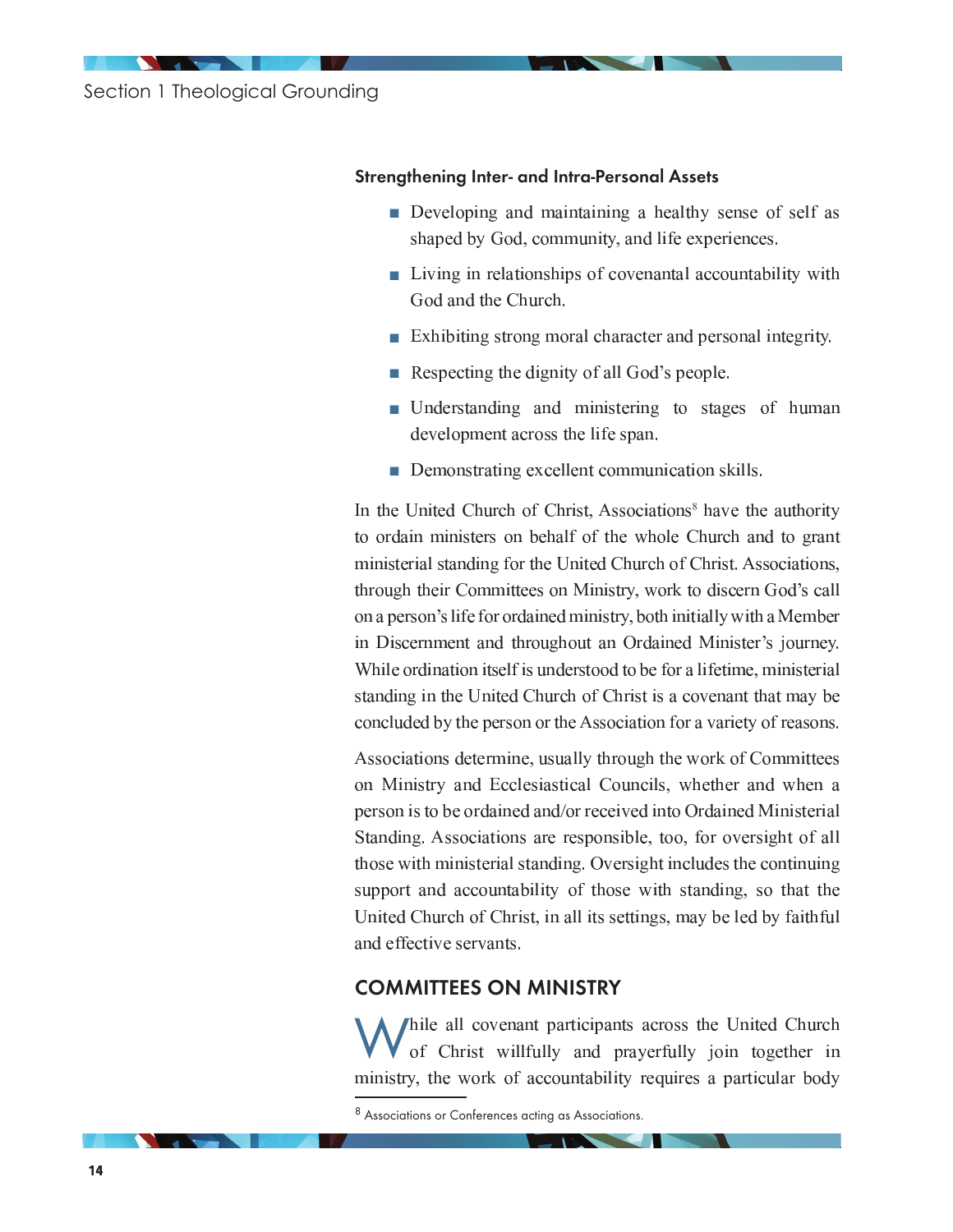to hold authority in relationship to those participants. The need for authority and accountability reflects our human failings as - <sup>5</sup> challenged by one another to grow in faith and in relationship.

ilan ilaaskan iliattaala oskul jaastakin ookon sian otteisin saskat sinas ottoanoo saa -     <sup>0</sup>   - -  Ministry, believing that the gifts of the Spirit and the call of Christ متصومون والمتحدث والمتحدث المصادمات والمتحال والمتحدث والمتحدث والمتحدث والمتحدث والمتحدث والمتحدث who are deeply faithful, perceptive of the Spirit and of persons, oossassastin oliko ikko lisastooli jaarssoja oskil jassottu osa oli oolloottavat varso with varied experiences of the Church in the world. In this work of authorization as in all work of the Church, we are grateful to Jesus Christ who is our Authority as the Head of the Body of Christ.

isa la cela sasaccestro chan sacciente a csaasaasem con csa linisassoment csacco tranco حافظتها ومواجعات وموجع وموجود والمقرر المقدم ومعتمره ومعتمد بقصاده وموزوده والمورم Church of Christ. On behalf of and through their respective  $\alpha$  aaan amaan amaan amaanaan ah amaanaan ah arra a malamaan ah rrubia i oool i jarraanjaoo. Nilosaajaosan jaa likoonsaasaan osab oli biaooo rrub حصر المستخدم الصحيح المتوسس المتحدة المتحدة المتحدة المتحدة الملحة المتحدة المتحدة المتحدة  $\alpha$  and all the state of the state of the state of the state of the state of the state of the state of the state of the state of the state of the state of the state of the state of the state of the state of the state of is the contract of the original contract of  $\mathcal{A}$  , the context of the contract of the contract  $\mathcal{A}$  is the contract of the contract of the contract of the contract of the contract of the contract of the contract o an this o see see older lee on o out this of legres ole in vyroll le o see ou ose of this o ols o o ossesse ose  $\alpha$  as a construction of the set of  $\alpha$  . In the contract of  $\alpha$  is a contract of the set of  $\alpha$  and  $\alpha$ is o le o lete o de dels o lives de l'intersetoire o de l'insertade.

لمده العديد والصحيح الصحيح الملك المعامل المعدية التاريخ الصحيح الصحيح الصحيح الصحيح المعال accountability for those seeking or holding standing. On a  - -   سم من المصدر المقاصد المصدر المن المسلم المصدر المصدر المصدر المصدر المصدر  $\cdots$  . A collision of the contract of the collection of the collection of the collection of  $\cdots$ المتراصد والمتحول والمتواطن ومترجعة والمتحولة وسيمت والمتحدد والمتحدد والمحتمد والمحتمد والمتحول والمتحافظة to the Marks of Faithful and Effective Authorized Ministers. A . A second and the second and  $\alpha$  is the second and  $\alpha$  and  $\alpha$  and  $\alpha$  and  $\alpha$ 

 $9$  For guidance in developing practices of discernment as a Committee, see the Discernment Travelogue in Section 3.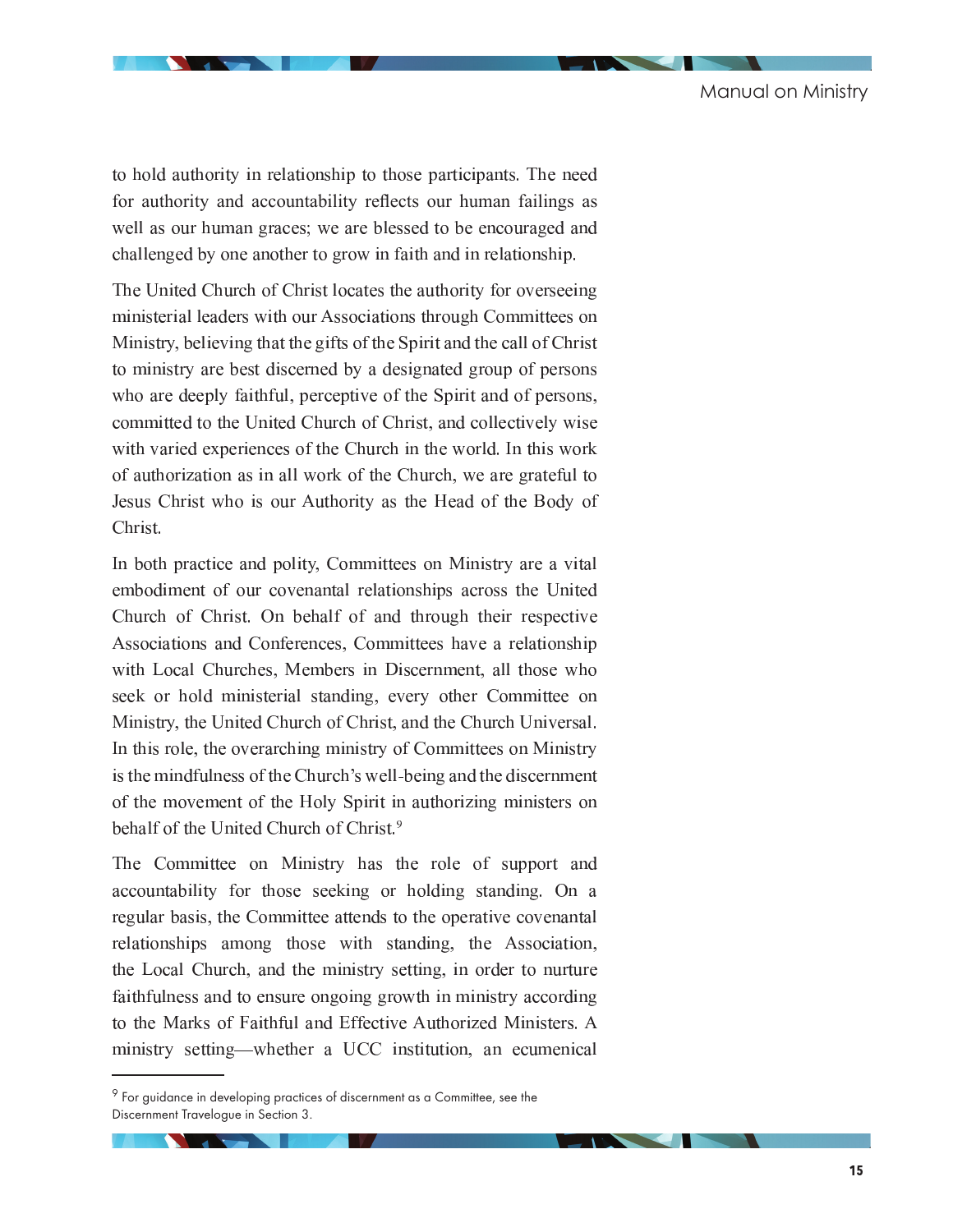ministry, or a secular setting-is drawn into the covenantal relationship when it calls a minister into servant leadership on behalf of the United Church of Christ.

Serving on a Committee on Ministry is a ministry in itself. For this reason, the Committee's membership should be intentionally diverse, include lay and ordained persons, and be trained and resourced to work for the empowerment of excellent authorized ministry. The core competencies and essential functions of a Committee on Ministry and its members<sup>10</sup> can be outlined to correlate with the Marks of Faithful and Effective Authorized Ministers<sup>.</sup>

#### **Exhibiting a Spiritual Foundation and Ongoing Spiritual Practice**

- Practicing discernment and prayerfulness.
- Modeling discernment to the wider Church.

#### **Nurturing UCC Identity**

- Understanding and practicing UCC polity in relationship and accountability.
- $\blacksquare$  Articulating an ongoing commitment to the ministry of the Committee on Ministry and to the core values of the United Church of Christ

#### **Building Transformational Leadership Skills**

- Demonstrating integrity and trustworthiness.
- Willing to make difficult decisions through collaboration; saying "yes" as well as "no" for the sake of a healthy United Church of Christ.

#### **Engaging Sacred Stories and Traditions**

**Engaging important moments of storytelling during** seasons of ministry, such as incoming/exiting interviews, installations, etc.

<sup>&</sup>lt;sup>10</sup> See the Committee on Ministry Orientation Booklet in Section 3 for best practices.